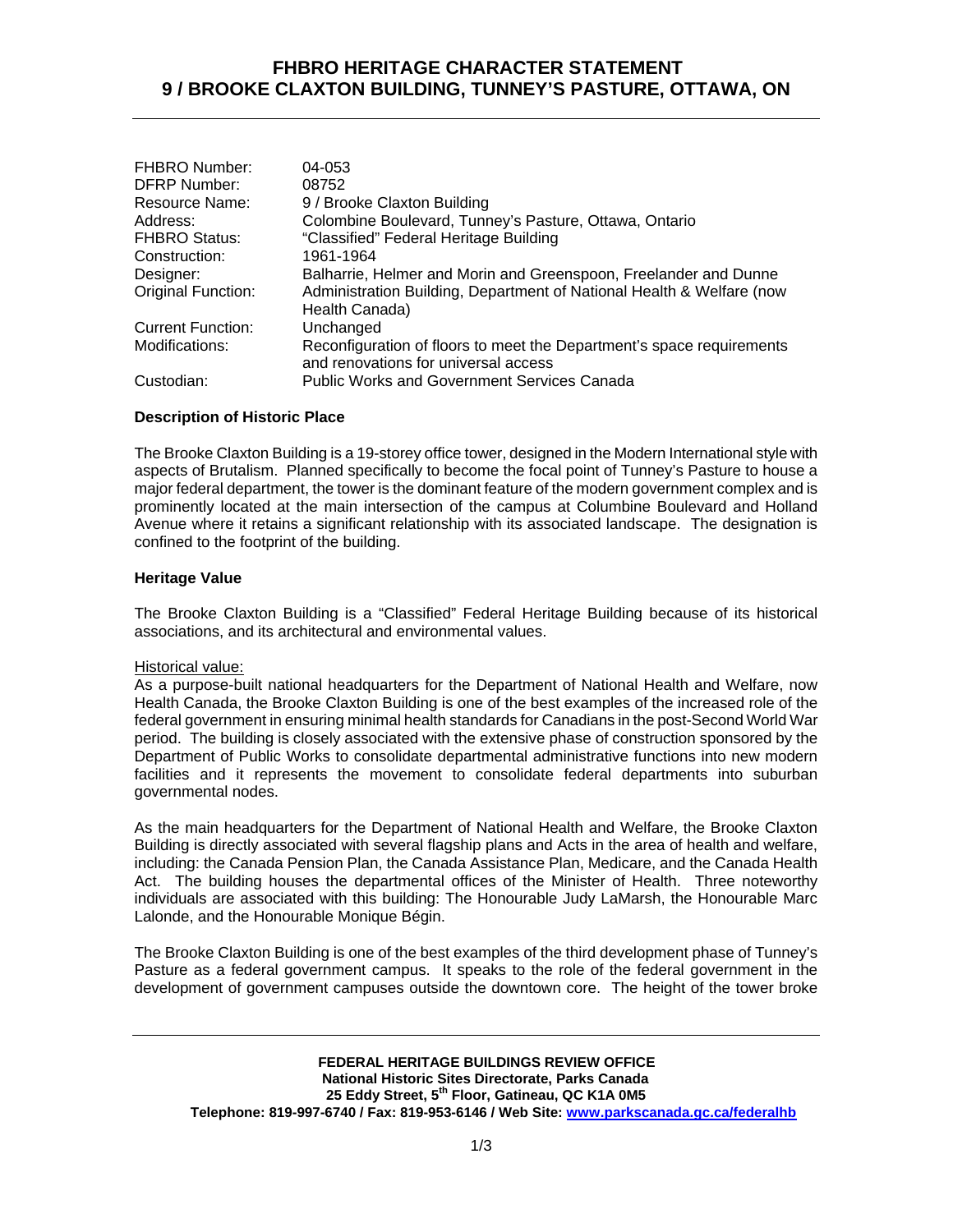# **FHBRO HERITAGE CHARACTER STATEMENT 9 / BROOKE CLAXTON BUILDING, TUNNEY'S PASTURE, OTTAWA, ON**

through the then 150 foot height restriction in Ottawa's downtown and influenced the development of modern Ottawa.

### Architectural value:

Designed by the national partnership of two important Canadian architectural firms, Balharrie, Helmer and Morin of Ottawa, and Greenspoon, Freelander and Dunne of Montreal, the Brooke Claxton Building is a very good example of an office tower designed in the Modern International Style. Aspects of the later Brutalist style also contribute to its distinctive appearance. Subtle details and features bring richness and elegance to the building's simple, rectangular massing. The building's composition is characterized by its scale, balance and use of good quality materials. Chosen materials and finishes offer contrasts in textures and colours and contribute to the visual richness of façades and interior spaces. This regularity and balance continues through to the interior.

The Brooke Claxton Building possesses good functional design, and has proven to be effective as an office tower. The simple floor plan is easily understood and its layout has been flexible and functional. The excellent quality materials, innovative approaches and exceptional construction techniques contribute to the tower's lasting solidity.

## Environmental value:

The Brooke Claxton Building reinforces the current heterogeneous character and multi-layered density of the Tunney's Pasture campus, which features a mixture of low-rise brick buildings and office towers against the silhouette of downtown towers. In keeping with the purposeful new direction of the third phase of development of Tunney's Pasture, the tower terminates the main axis of the campus and stands out as a familiar landmark. By virtue of its high profile, the building also marks the location of Tunney's Pasture in the western part of the city of Ottawa.

#### **Character-Defining Elements**

The following character-defining elements of the Brooke Claxton Building should be respected:

Its Modern Style, as manifested in:

- The simple rectangular massing;
- The subtle details and features which bring richness and elegance to the building, including: the wide, half-sunken base, the colonnade created by the extension of vertical pillars from the roof to the base, the recessed ground floor, the 16<sup>th</sup> floor set-back terrace, the non-glazed volume of the top three storeys, the linear, formed-concrete detailing, and the pre-formed concrete teardrops that appear to be suspended under the second floor;
- The balance of the building's modern aesthetic composition as illustrated by: the regular division of bays of its main and rear façades;
- The centrally placed main entrance surrounded by a studied mix of glass and black granite walls;
- The rich contrasting colours and textures of facade materials, particularly as exhibited through the smooth, light coloured concrete pillars, the slick transparent glass and black granite and the rough slate aggregate concrete;
- All features and materials of the interior that contribute to the elegance and richness of the building, including the regular and balanced interior lobby where a central hallway leads to a grand staircase, and the series of enclosed offices on the 16<sup>th</sup> floor which are differentiated by high ceilings and an outdoor terrace offering panoramic views; and